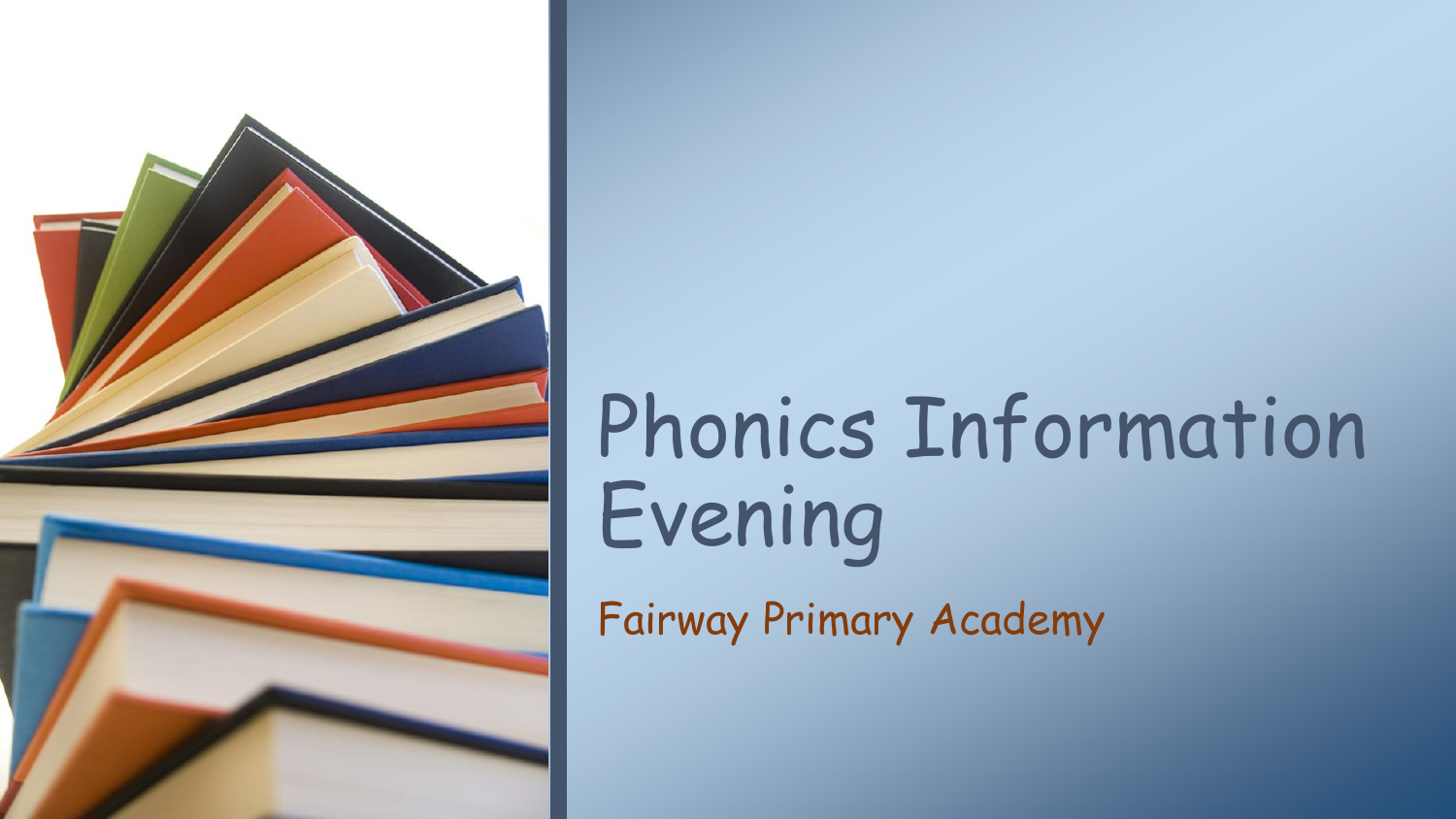### Welcome Parents!

**The more that you read, the more things you will know. The more you learn, the more places you will go. - Dr Seuss**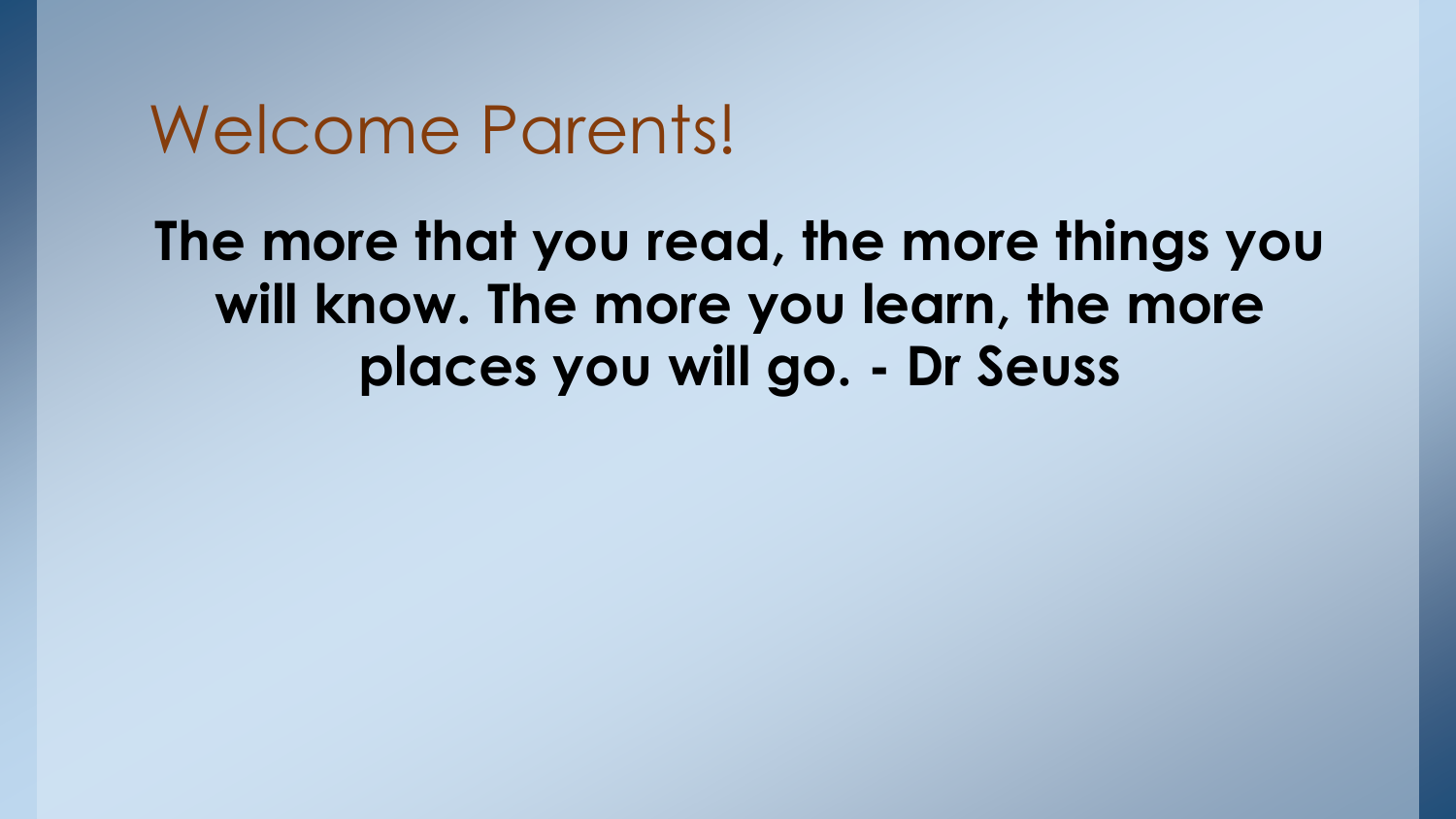## What is phonics?

- Phonics is the link between letters and sounds they make
- Although there are 26 letters in the English alphabet, they are made up of speech sounds (phonemes). In English there are 44 sounds
- Alphabets are used to record these sounds (graphemes) In English there are more than 140 graphemes

One of the most complex alphabetic codes in the world.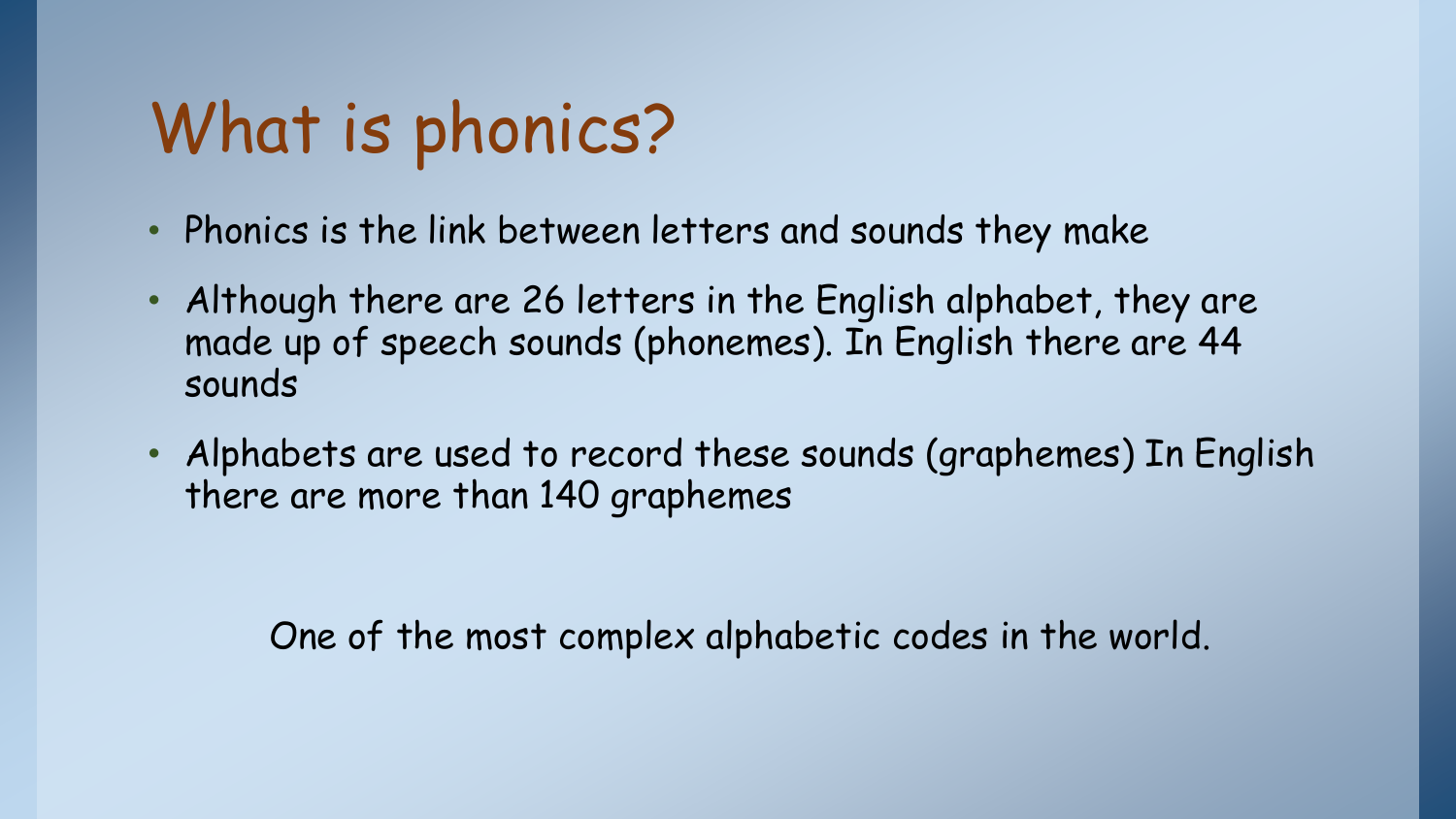#### Consonants: stretchy

|    |    | m  | n  |    | s  | v  | 7  | sh  | th | ng |
|----|----|----|----|----|----|----|----|-----|----|----|
| π  |    | mm | nn | rr | SS | ve | ZZ | u   |    | nk |
| ph | ιe | mb | κn | wr | se |    | s  | Cl. |    |    |
|    |    |    |    |    |    |    |    |     |    |    |
|    |    |    |    |    | ce |    |    |     |    |    |

#### Consonants: bouncy

| b<br>bb | <b>Sec.</b><br>k | ъ.<br>dd | q<br>gg | h |    | D<br>pp | qu | tt | W<br>wh | M.<br>n. | u<br>mark of | No.<br>tch |
|---------|------------------|----------|---------|---|----|---------|----|----|---------|----------|--------------|------------|
|         | ck<br>cп         |          |         |   | qe |         |    |    |         |          |              |            |

Vowels

| a | e  | 0 | u | аy  | ee | igh  | ow                     |
|---|----|---|---|-----|----|------|------------------------|
|   | ea |   |   | á-è | y  | ન્ટિ | $\widehat{\text{o-e}}$ |
|   |    |   |   | αi  | ea | ιe   | oa                     |
|   |    |   |   |     | е  |      | ο                      |

| oo  | 99 | ar | or  | air | ir | ou | oy | ire | ear | ure |
|-----|----|----|-----|-----|----|----|----|-----|-----|-----|
| и-е |    |    | oor | are | ur | ow | Οl |     |     |     |
| ue  |    |    | ore |     | er |    |    |     |     |     |
| ew  |    |    | aw  |     |    |    |    |     |     |     |
|     |    |    | au  |     |    |    |    |     |     |     |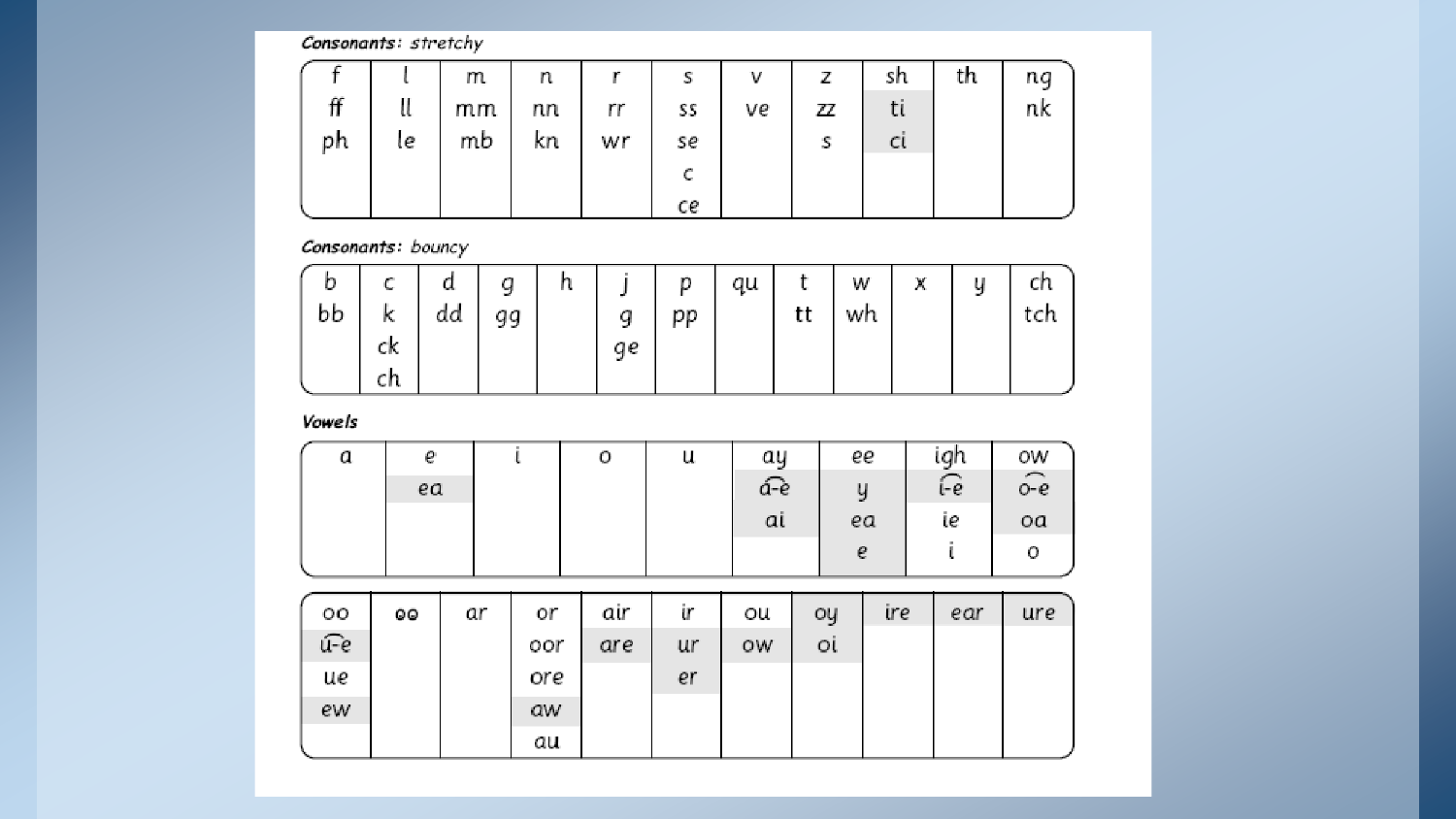### Definitions

**Phoneme**- the smallest unit of sound in a word

**Grapheme**- what we write to represent a sound/phoneme- for some phonemes, this could be more than one letter

ai igh

**Oral blending**-Hearing a series of spoken sounds and mrging (blending)them together to make a spoken word- no text is used

**Blending**-Recognising the letter sounds in a written word c-u-p/cup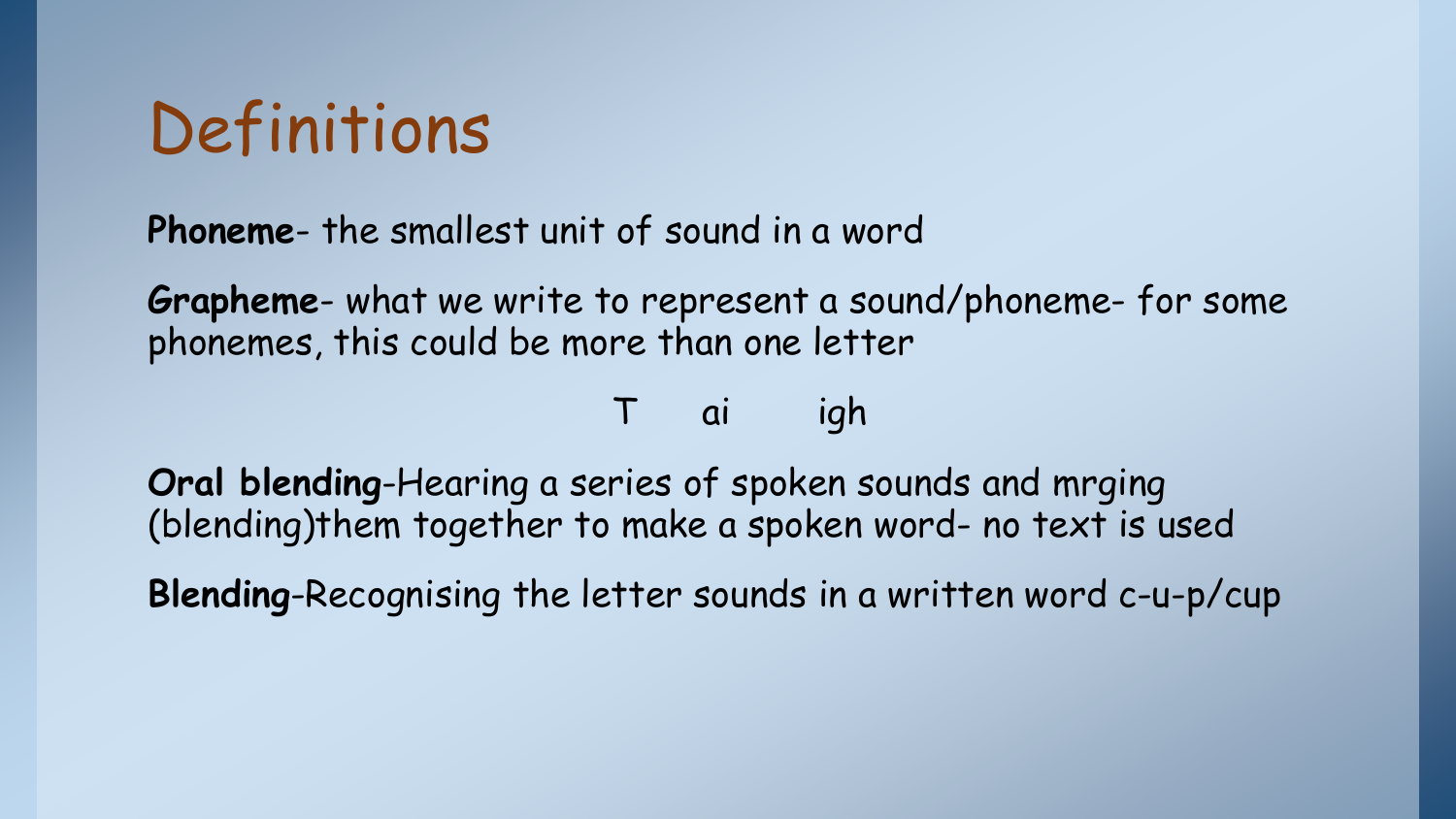### Definitions

- **Digraph** Two letters which make one sound
- **-Consonant diagraph –** sh, ch
- **-Vowel digraph –** oy

• **Trigraph** – three letters that make one sound e.g **igh**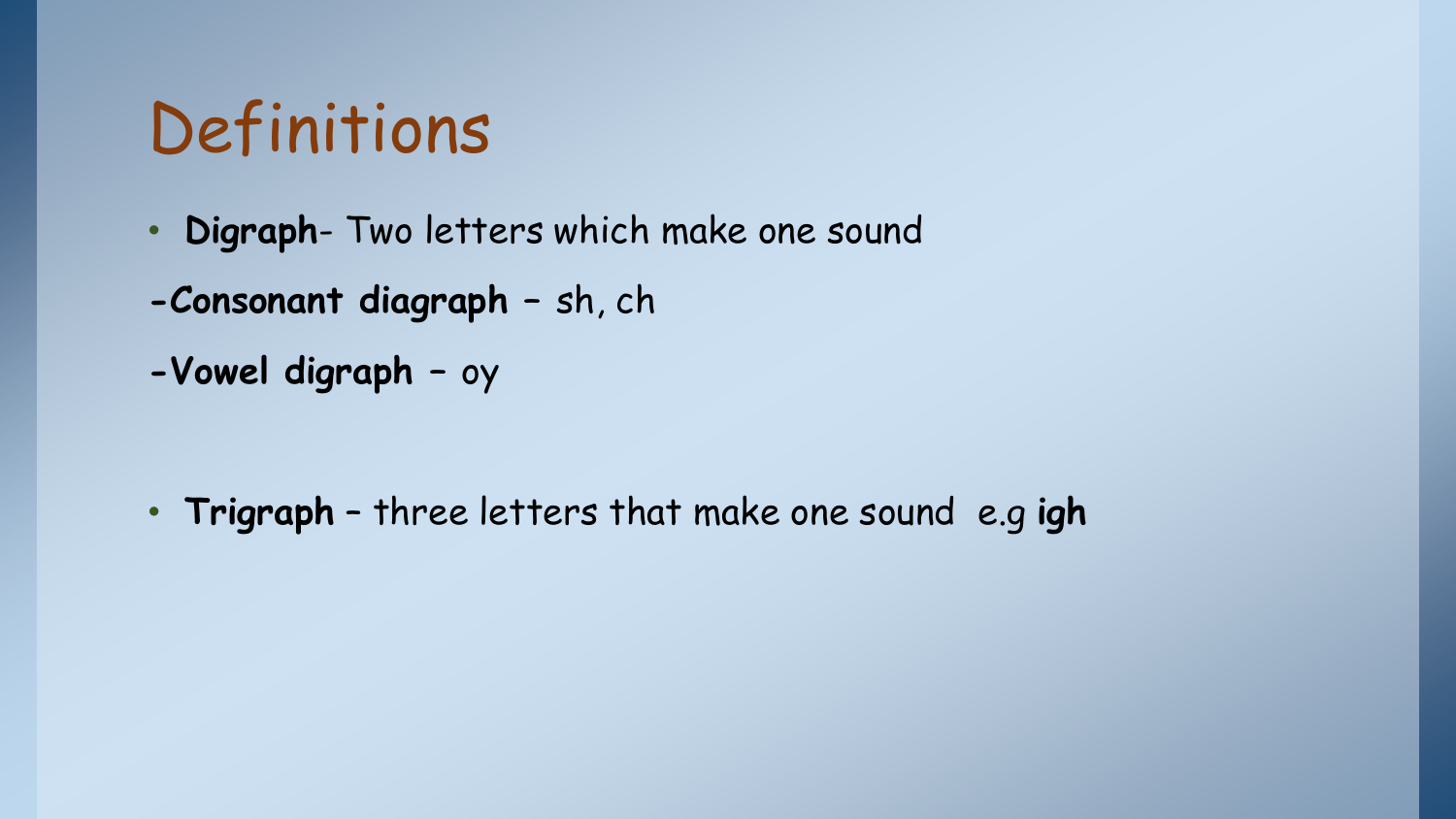### **Split Diagraphs**

Children often find split diagraphs more challenging to learn Special friends who like to chat too much so they are split up

 $\Omega$ 

#### $i$ -e  $U - e$  $a-e$  $O - e$



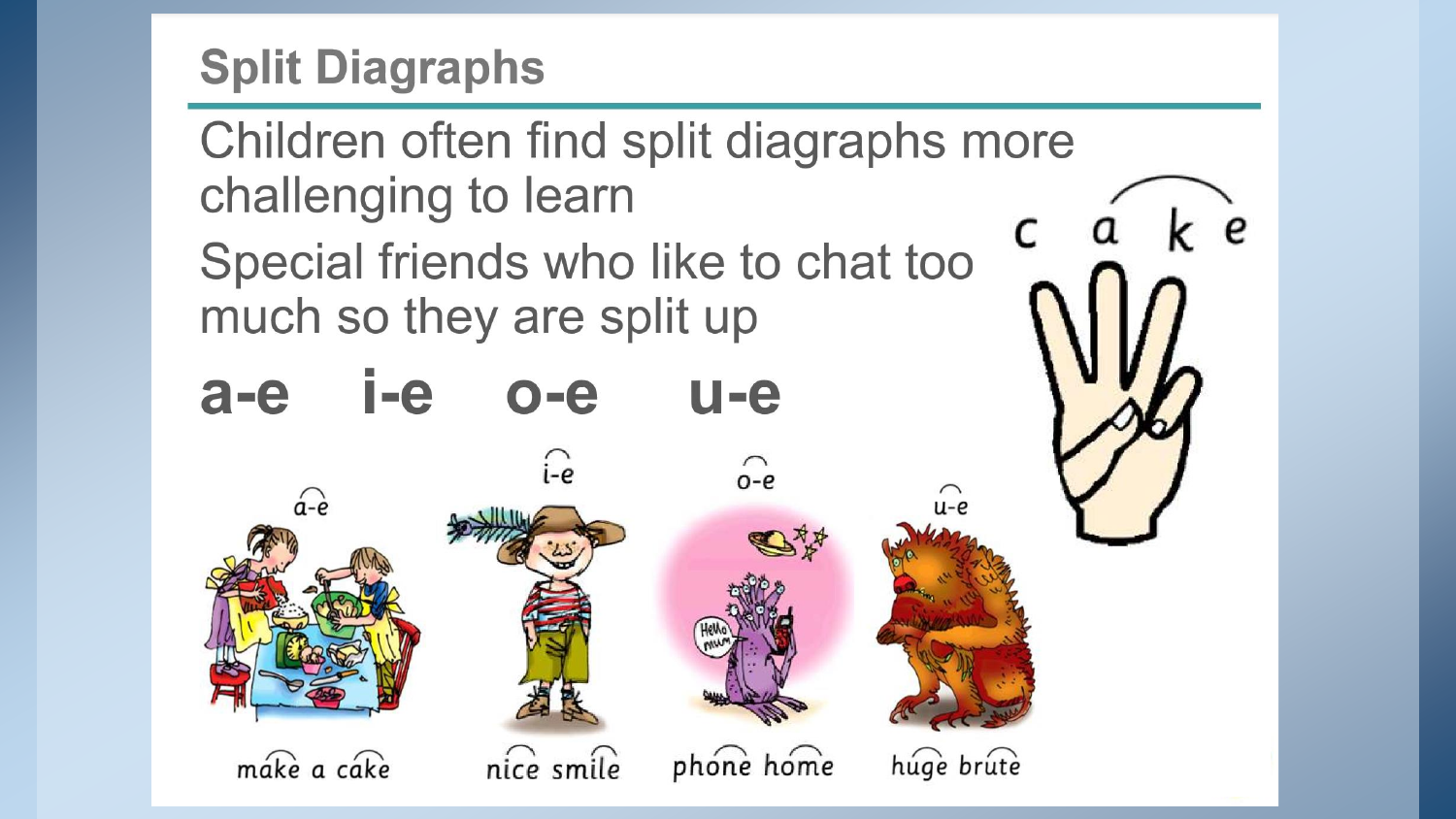# My Turn Your Turn **ay**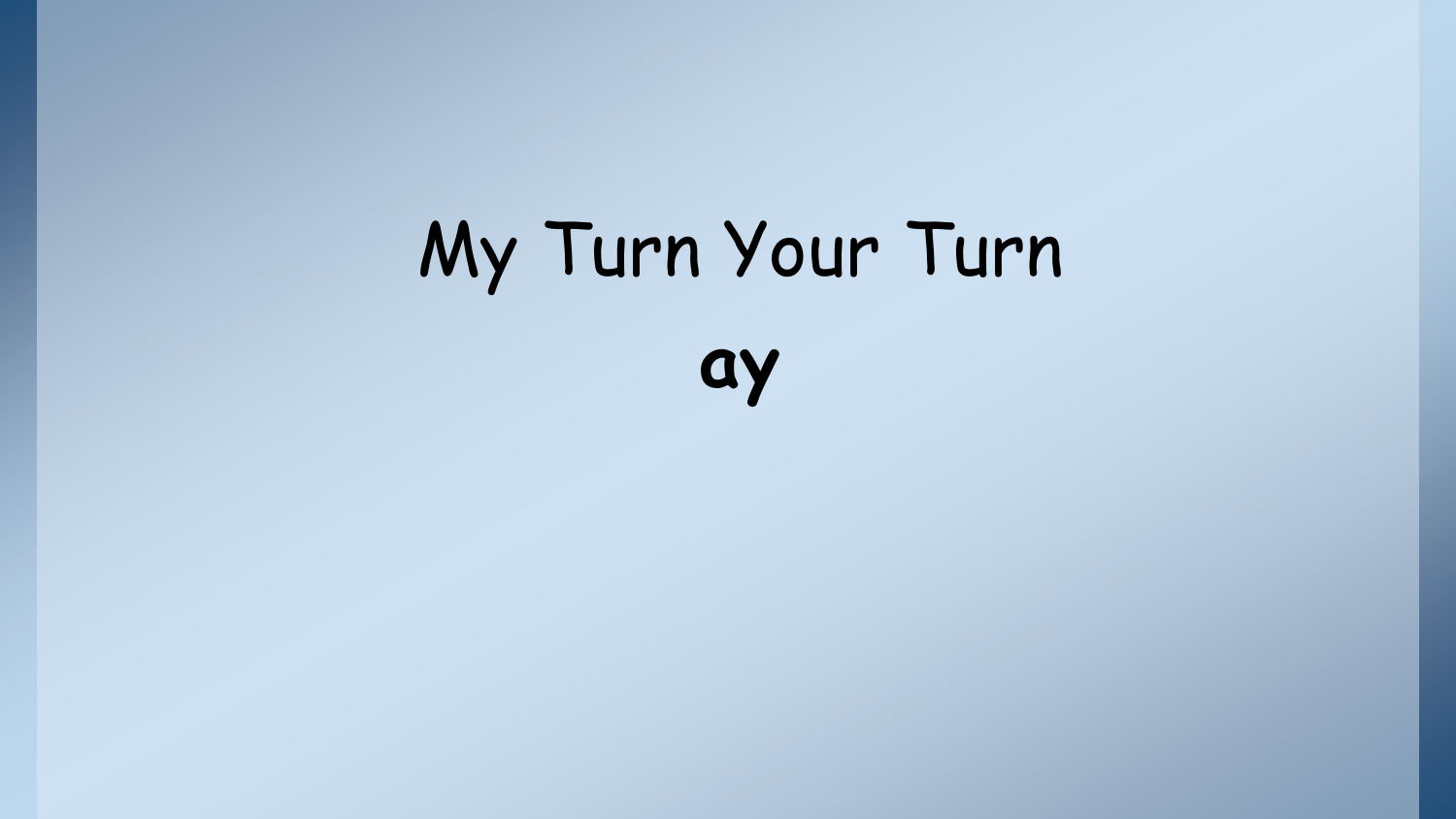# Robot talk- **ay**



**P-l-ay s-p-r-ay**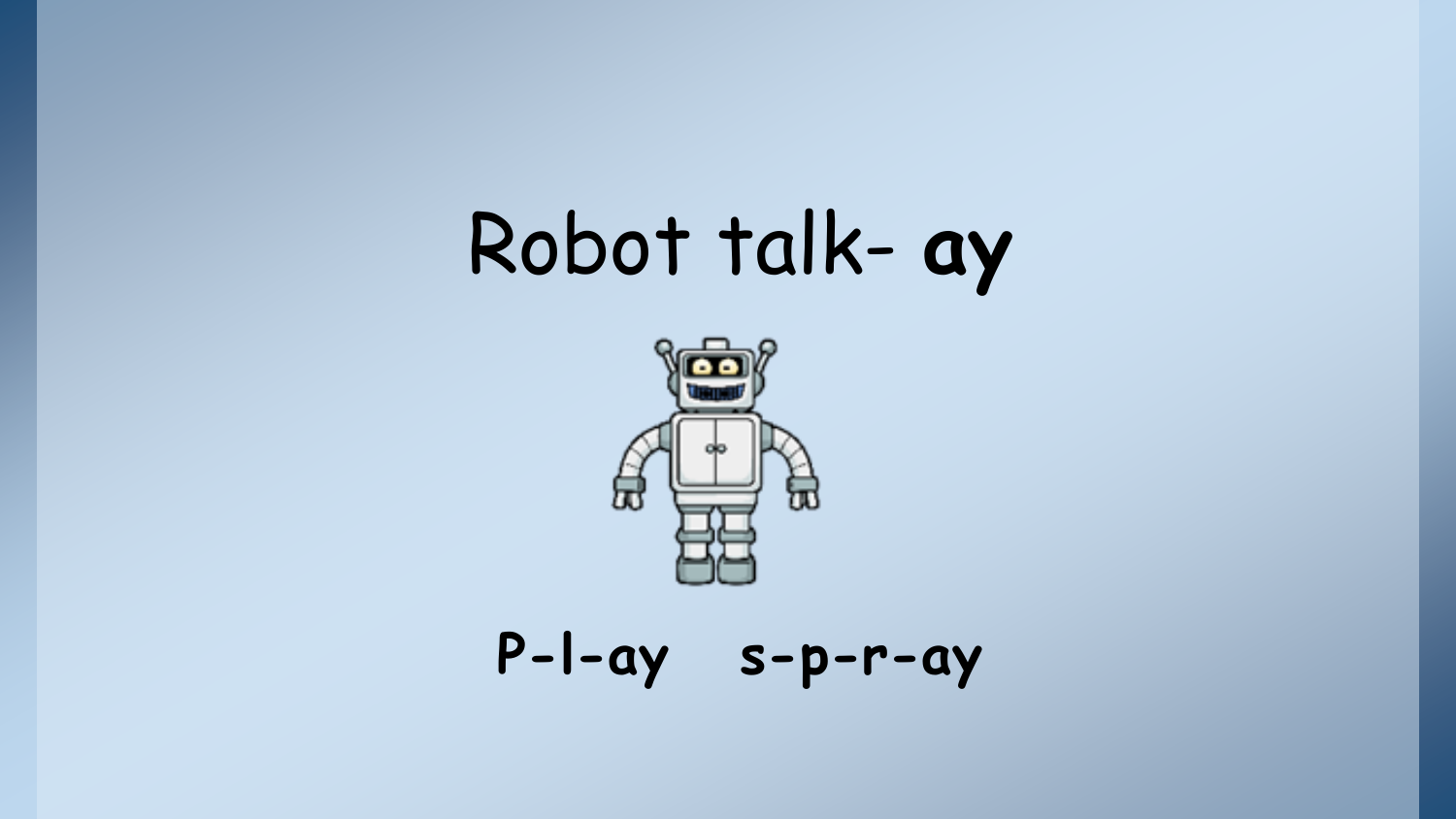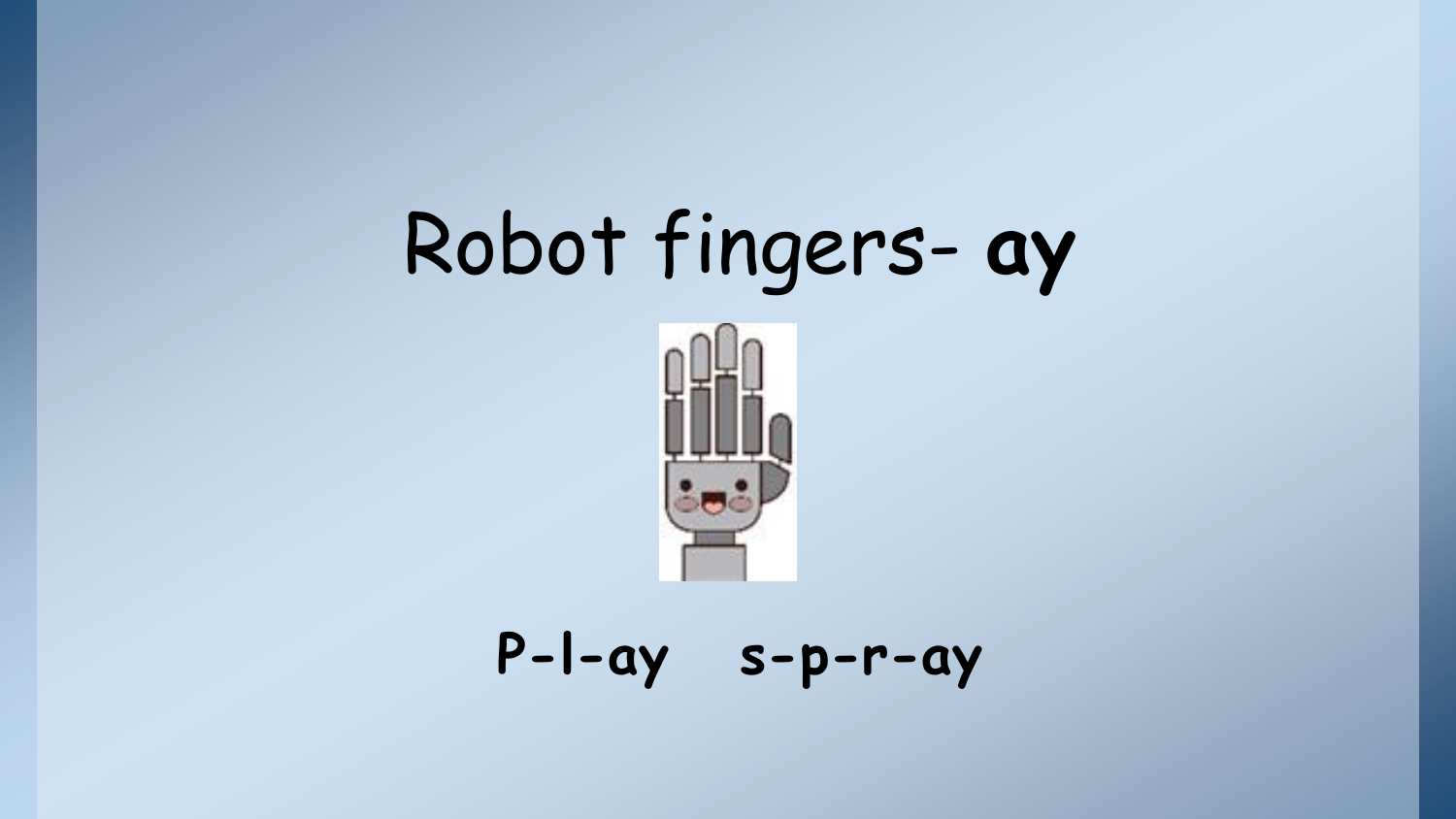## Tricky words

• Some words can not be sounded out or blended and need to be recognised as whole e.g.

### **said the eyes**

- These are taught as tricky words
- Children develop their ability to do this over time
- Children develop their own way of remembering these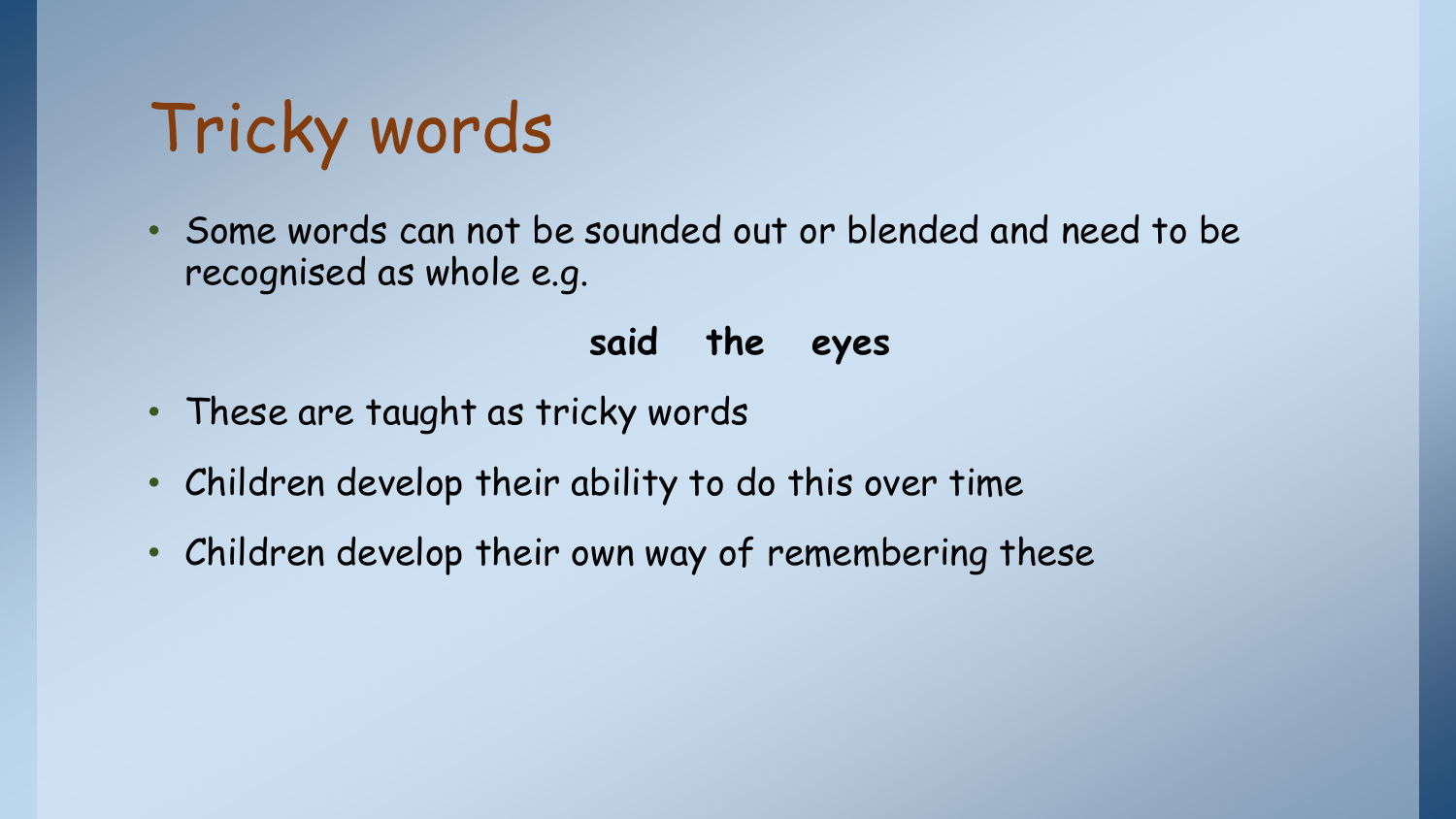## Phonics screening check

- The test administered in school to check how well each child is progressing in phonics and ensures that children receive additional support promptly. Scores are reported to the local authority and government for statistical purposes
- Children usually take the phonic screening test in June. This year the test was cancelled owing to the lockdown, so the now current Year 2 children will complete the screening check during the last week of November.
- Children who needed to retake the test and are now in Year 3 will also be tested at this time.
- The current Year 1 class will be tested in June 2021
- The test is divided into two sections which consists of 40 words in total and it will assess phonics skills and knowledge learned through Reception and Year 1
- The test takes 5-10 minutes per child and practice tests are completed giving children the confidence to complete the test without anxiety. Parents will be informed of their child's score by letter.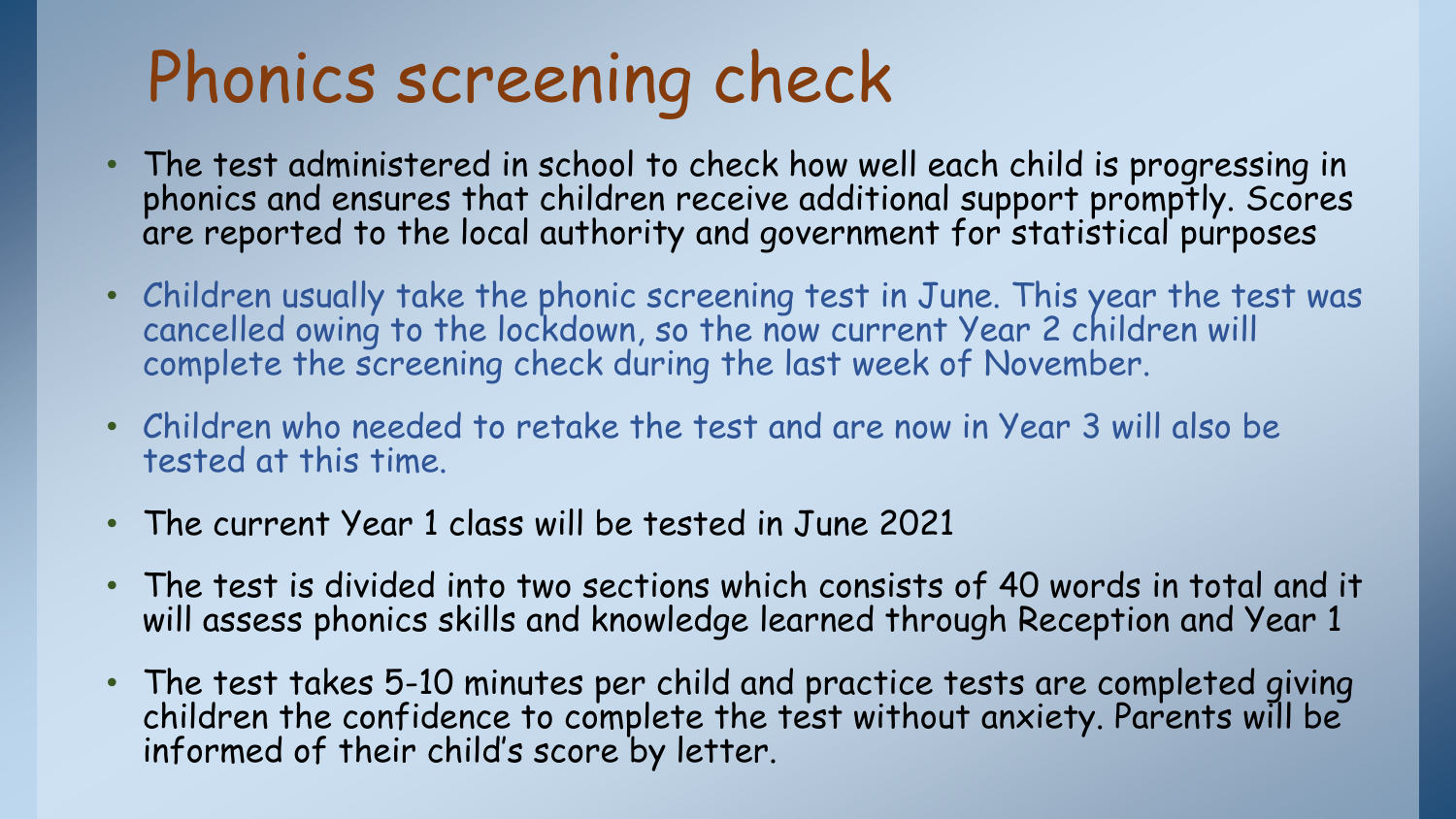| <b>KEY STAGE</b>         |                  | Phonics   |         |                                                                              |                  |       |                                         |                           | <b>Sample</b>                |
|--------------------------|------------------|-----------|---------|------------------------------------------------------------------------------|------------------|-------|-----------------------------------------|---------------------------|------------------------------|
|                          |                  |           |         | Screening check: Answer she                                                  |                  |       | <b>Practice sheet: Real words</b><br>in |                           |                              |
| First name               |                  |           |         |                                                                              |                  |       |                                         |                           |                              |
| Last name                |                  |           |         |                                                                              |                  |       |                                         |                           |                              |
| comment box is optional. |                  |           |         | Screening check responses: Please tick the appropriate box for each word. Tl |                  |       | at                                      |                           | Practice sheet: Pseudo words |
|                          | <b>Section 1</b> |           |         |                                                                              | <b>Section 2</b> |       |                                         |                           |                              |
| Word                     | Correct          | Incorrect | Comment | Word                                                                         | Correct          | Incor |                                         |                           |                              |
| tox                      |                  |           |         | voo                                                                          |                  |       | beg                                     | ot                        |                              |
| <b>bim</b>               |                  |           |         | jound                                                                        |                  |       |                                         |                           |                              |
| vap<br>ulf               |                  |           |         | terg<br>fape                                                                 |                  |       |                                         |                           |                              |
| geck                     |                  |           |         | snemp                                                                        |                  |       |                                         |                           |                              |
| chom                     |                  |           |         | blurst                                                                       |                  |       | sum                                     |                           |                              |
| tord                     |                  |           |         | spron                                                                        |                  |       |                                         | vap                       |                              |
| thazz                    |                  |           |         | stroft                                                                       |                  |       |                                         |                           |                              |
| blan.                    |                  |           |         | day                                                                          |                  |       |                                         |                           |                              |
| steck                    |                  |           |         | slide                                                                        |                  |       |                                         |                           |                              |
| hild                     |                  |           |         | newt                                                                         |                  |       |                                         | osk                       |                              |
| quemp                    |                  |           |         | phone                                                                        |                  |       |                                         |                           |                              |
| shin                     |                  |           |         | blank                                                                        |                  |       |                                         |                           |                              |
| gang                     |                  |           |         | trains                                                                       |                  |       |                                         |                           |                              |
| week                     |                  |           |         | strap                                                                        |                  |       |                                         |                           |                              |
| chill                    |                  |           |         | scribe                                                                       |                  |       |                                         |                           |                              |
| grit                     |                  |           |         | rusty                                                                        |                  |       |                                         | ect                       |                              |
| start                    |                  |           |         | finger                                                                       |                  |       |                                         |                           |                              |
|                          |                  |           |         |                                                                              |                  |       |                                         |                           |                              |
| best<br>hooks            |                  |           |         | dentist<br>starling<br><b>Contract</b>                                       |                  |       |                                         | • Watch Phonics Screening |                              |

Total correct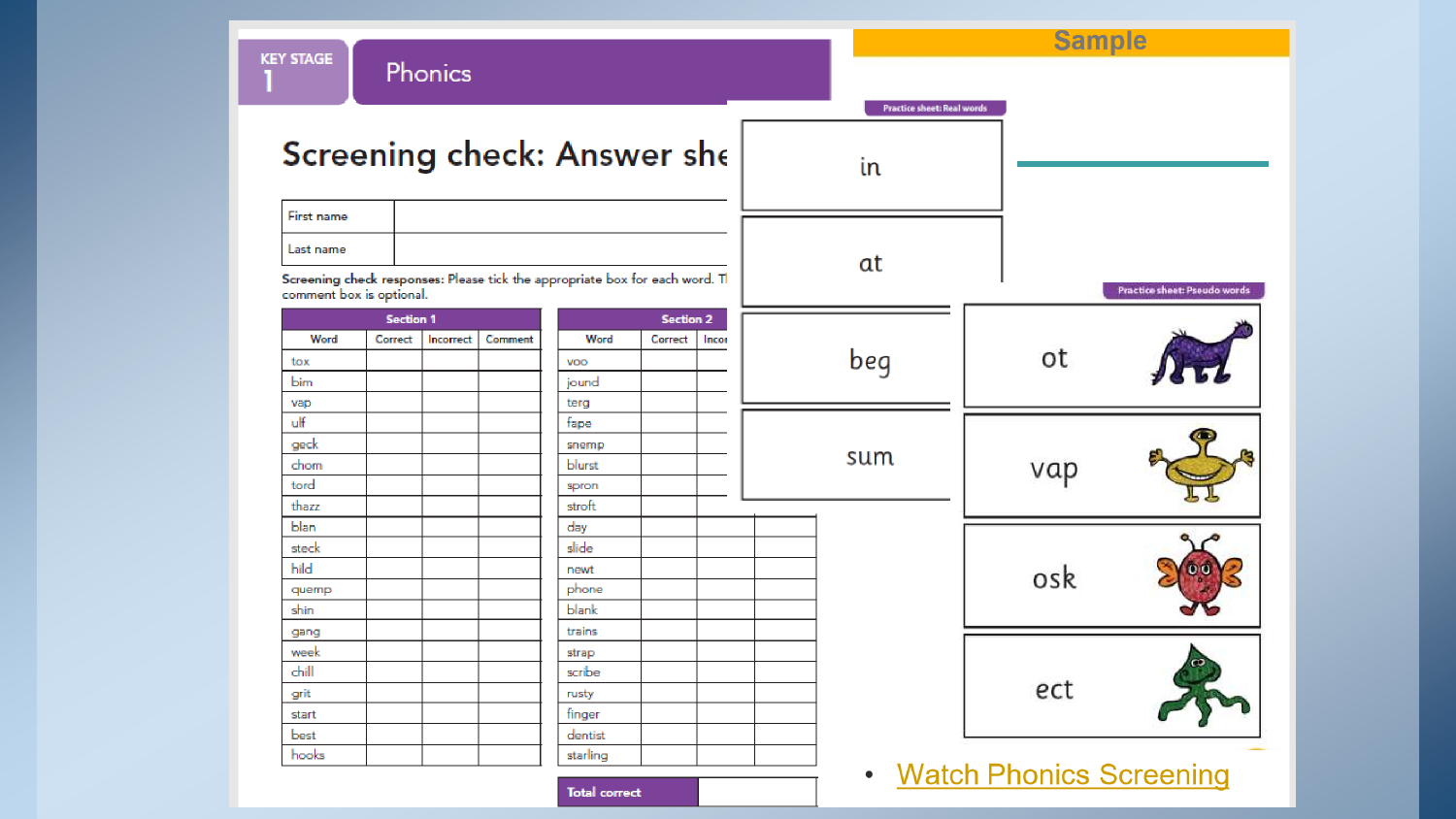## How can you help at home?

• By knowing the 44 pure sounds

• Knowing how to blend m-a-t

• Knowing how to use robot fingers





• Spotting special friends or diagraphs in reading books